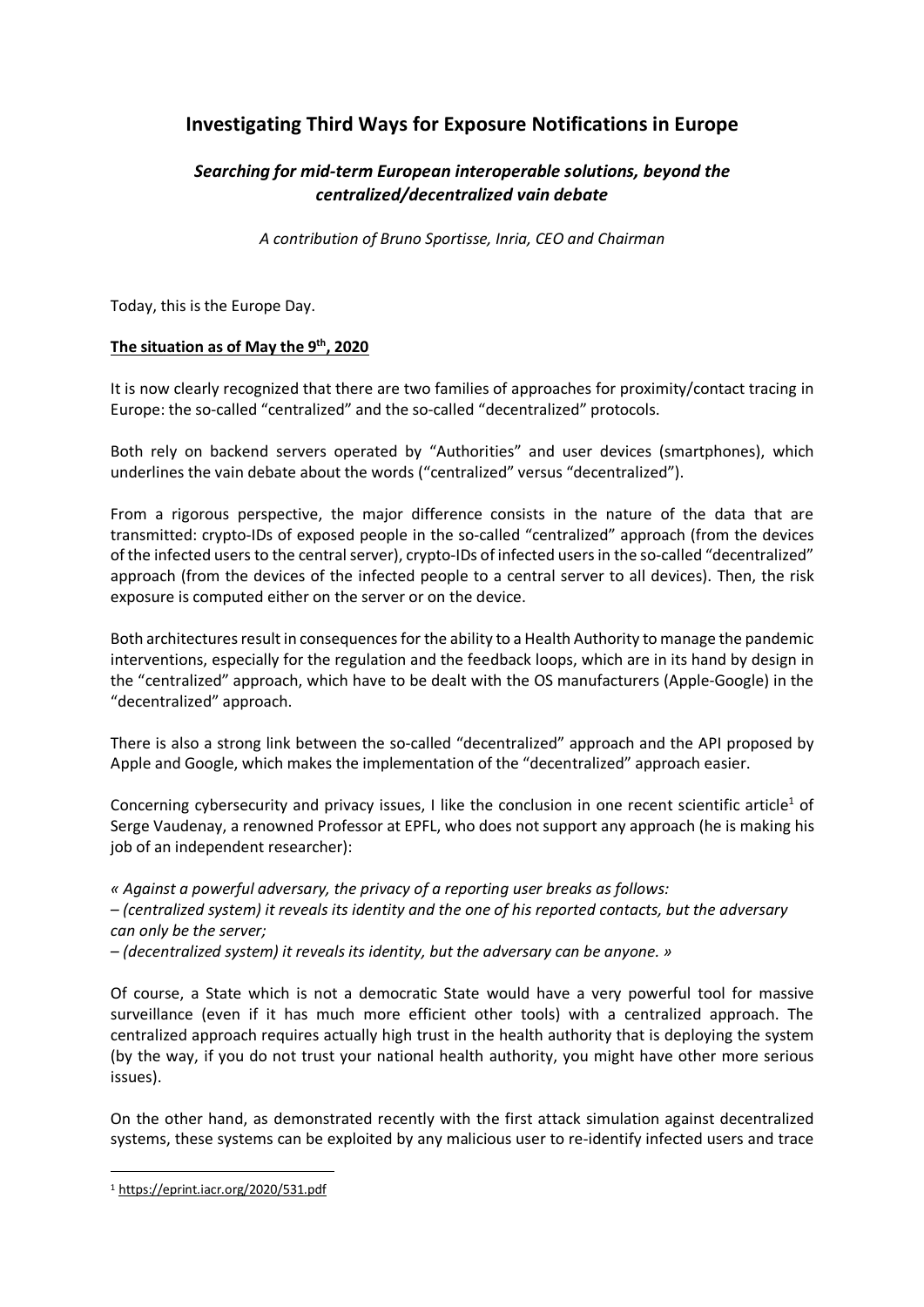their locations<sup>2</sup>. Decentralized systems require high trust toward citizens. Considering that a malicious authority can use the exact same attack, this means that decentralized systems require high trust *both* toward malicious users and malicious authority. Also, widely acknowledged by the scientific community (including one of the principal investigators of the "decentralized" approach<sup>3</sup>), decentralized systems have to make some fundamental trade-off between availability, privacy, and integrity. They also have to make strong and questionable assumptions about the platform security and computing environment of end-users or devices.

The situation faces therefore a system that requires trusting the authority because they might use the system to trace users, and another one that requires trusting users *and* the authority because they might use the system to trace infected users.

## Which one to choose?

As a European citizen living in a democratic State (France), I prefer without hesitation a so-called centralized protocol. For me, decentralized citizens' medical data into all mobile devices is too risky and inappropriate. This is my choice and the one of some European countries.

If I were a citizen of a non-democratic State, I would prefer to use (or not to use) a decentralized protocol. Meanwhile, I also understand that other citizens and other European countries would prefer a so-called decentralized protocol.

Following what Paul Francis, a Director of the Max Planck Institute for software systems, has written in his blog<sup>4</sup>: this can be discussed. This has to be discussed. As a researcher and as a citizen, I cannot accept that the debate should be closed "without further discussion".

#### **To summarize: both approaches have advantages and drawbacks.**

## **The issue of interoperability**

The issue of interoperability is a growing concern regarding the future expected increase of travels in Europe and the day-to-day life of the cross-boarders.

To date, the situation has to be stated and said very clearly: it is very difficult to build the interoperability between both systems because the nature of the information that travels within the networks is not the same one (infected keys in the "centralized" approach versus exposed keys in the "decentralized" approach).

A lot of works is under progress: under the umbrella of the European Commission (following the "Toolbox" that recognizes the existence of both approaches and within the eHealth network), with existing standardization bodies (announcements will be done next week), etc.

This also includes the recent paper written by the founders of the so-called "decentralized" approach<sup>5</sup>. It is not the point but I regret that such papers, that should be only "technical papers" are also "political papers" by pushing the usual claim in favour of the so-called "decentralized" approach ("We also show

5 As seen in https://www.reuters.com/article/us-health-coronavirus-europe-tech/european-coalition-takes-shape-oncoronavirus-contact-tracing-idUSKBN22J1N8, giving a link to the paper.

 <sup>2</sup> https://twitter.com/podehaye/status/1257977489965625345

<sup>&</sup>lt;sup>3</sup> C. Troncoso and al, "Systematizing Decentralization and Privacy: Lessons from 15 Years of Research and Deployments", https://www.petsymposium.org/2017/papers/issue4/paper87-2017-4-source.pdf.<br><sup>4</sup> https://medium.com/@francis\_49362/the-joint-statement-on-contact-tracing-is-irresponsible-627f347a0cd5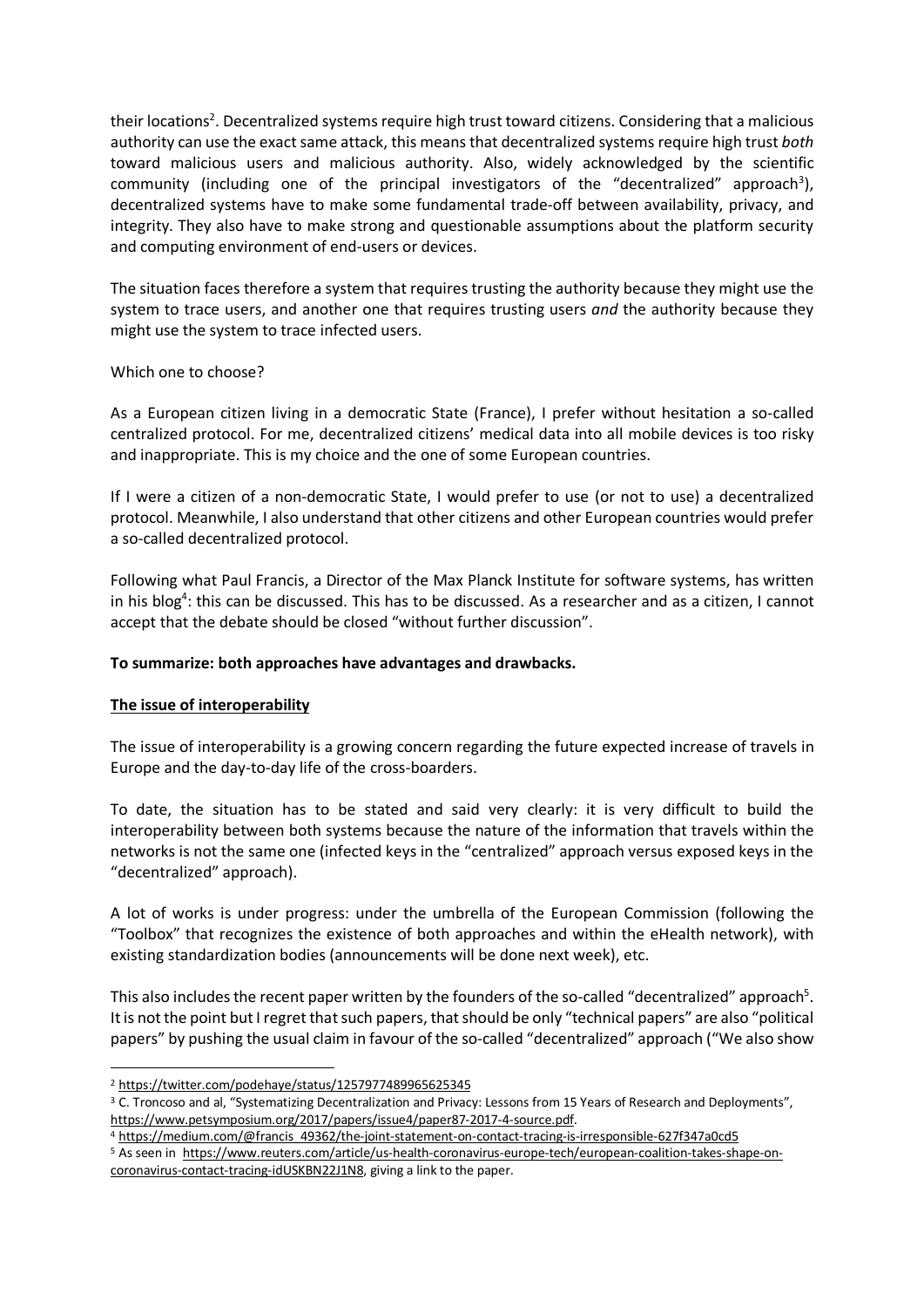that interoperability with systems in which risk computation is performed by a central server significantly impact user privacy", " Decentralized systems, which provide strong privacy guarantees and have in-built resistance to mission creep", "Consequently, centralized risk calculation cannot be used without severely weakening the privacy of users of the decentralized system", etc.) or even **false statements** ("The centralized risk calculation mechanism relies on the central server being able to recover the list of user identities from the records of a device reporting an infection").

## **To summarize: it will be very difficult to achieve interoperability with both approaches.**

It could also be seen as a consequence of the existence of national apps, due to the requirements of the National Health Authorities, but, as researchers and engineers, we have to propose solutions.

## **We need a third way, leveraging the so-called "centralized" and "decentralized" solutions**

Each national team is fully committed in the development of a short-term solution for its country. Some countries have postponed the deployment of a proximity tracing app (eg Switzerland, Germany, etc.), some are currently achieving major tests (eg UK).

However, I think that this is mandatory to investigate a third way which could be able to gather the advantages of both approaches and to propose a mid-term fully interoperable approach at the European level. There is rising number of voices in favor of such a third way<sup>678</sup>.

## **That is feasible.**

This is why one team of my research institute, Inria, is putting on the table, today, the Europe Day, one example of such a third way: DESIRE (which could be the acronym of a "DEcentralized System for Information of Risk Exposure").

The first scientific paper can be found at https://github.com/3rd-ways-for-EUexposure-notification/project-DESIRE**.**

To date, the French national roadmap is not based on this protocol, for the reasons explained above. The *mid-term* situation could perhaps change if there were a European move to such third ways.

This is not a paper to promote a given solution.

This is not a paper to push another approach against another one.

This is the opening of a credible third way to find an acceptable *mid-term* solution for Europe.

**The core idea of DESIRE is to generate the crypto-identifier of an encounter between two phones, in a symmetric yet fully confidential manner**: **this generation is fully decentralized on devices and, as such, it can be viewed as a decentralized<sup>9</sup> approach.** Rather than collecting the crypto-identifier of smartphones, the application then generates and collects the crypto-identifiers of all encounters.

#### **This approach drastically reduces the impact of an attack that could be achieved by a central server.**

 <sup>6</sup> https://eprint.iacr.org/2020/531.pdf

<sup>7</sup> https://eprint.iacr.org/2020/493.pdf

<sup>8</sup> https://github.com/BDI-pathogens/covid-

<sup>19</sup>\_instant\_tracing/blob/master/Centralised%20and%20decentralised%20systems%20for%20contact%20tracing.pdf

 $9$  I do not want to enter into the debate about the definition of what a "decentralized" approach is for contact tracing: the recent weeks have proven that we are not always in a scientific debate.